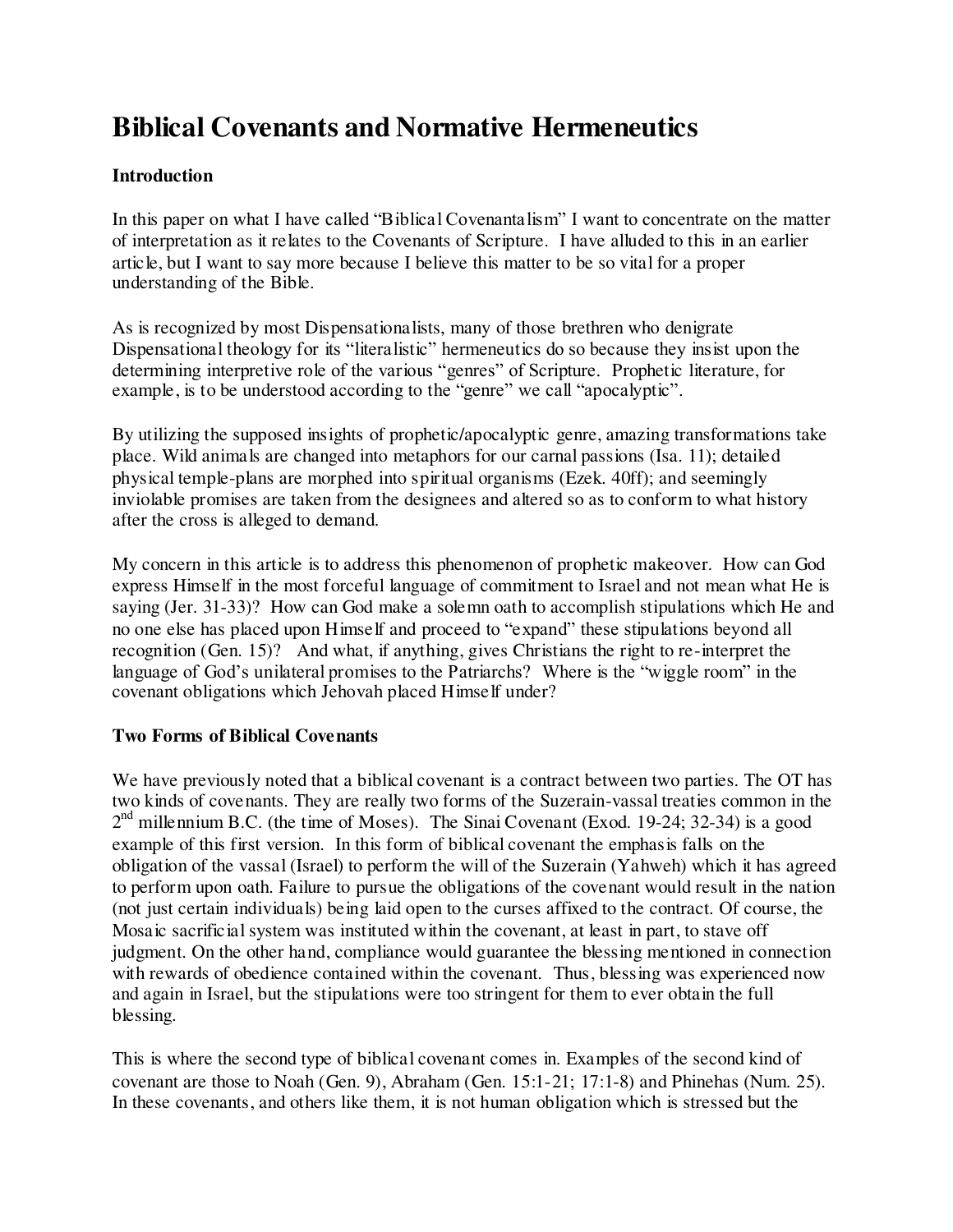unilateral obligation that God s freely entered into and has committed Himself to perform. Such a covenant is that which God made with Abraham. What is unique about this type of biblical covenant is that although it follows the Suzerain-vassal pattern, there is a special twist. As David Noel Freedman writes:

"Strikingly, it is the suzerain who is obligated, not the vassal. Then covenant is initiated by the suzerain who is obligated, not the vassal. The covenant is initiated by the suzerain, and is unconditional in the sense that no demands are imposed upon Abraham." (*Divine Commitment and Human Obligation, Vol. 1: Ancient Israelite History and Religion*, 173)

Taking God's covenant with Noah as an example, we note that God's commitment to Noah (as the new head of the human race) was to never again bring a worldwide flood upon the earth. The rainbow is given as a token of Divine Self-obligation.

At this juncture, I wish to ask a hermeneutical question: "Did God mean what He said to Noah or did He really have a different fulfillment of His obligations in mind?" The answer, I think, is obvious. So the Noahic Covenant is an example of this second kind of covenant – what Freedman calls a "Covenant of Divine Commitment" – and it means just what it says. It ought not to be missed that it is on the basis of the literal meaning of God's oath that we know, "The regular cycle of seasons and the orderly processes of nature will persist." (Freedman, 174). It is this which undergirds the Christian assurance of the uniformity of nature. It is no insubstantial thing!

Now if we move on to examine the Abrahamic Covenant along these same lines, what do we find? We see another unconditional Divine Commitment, this time to Abraham and his descendants (the nation that will come through the promised seed – Isaac). Taking only one of the times in which God freely commits Himself to fulfill, I incite you to read Genes is 15:13-16. Was this fulfilled literally?

Then, in verse 17, God, in the mysterious form/s of the "smoking oven and burning torch" is said to pass through the divided animals to seal the covenant. The specific covenant oath ("which was the central feature of the covenant ceremony," 172) that God takes regarding the physical land then follows.

Another passage which throws light upon Genesis 15:17f. is Jeremiah 34:8-22, in which Zedekiah and the slave-owners in Judah are reminded by God that they are bound by a covenant similar to that of Genesis 15, wherein their forefathers agreed to release their slaves after six years of service in line with stipulations set down at Sinai. As Freedman takes up the narrative,

"The agreement here is described as having been ratified in the temple through a ceremony in which the participants were required to pass between the severed halves of a bull...In verse 18…the slave owners are condemned for violating their oath and repossessing the slaves whom they had released. Now the prophet assures them, God as the judge and executor of the curses of the covenant will make them like the severed bull." (ibid, 172)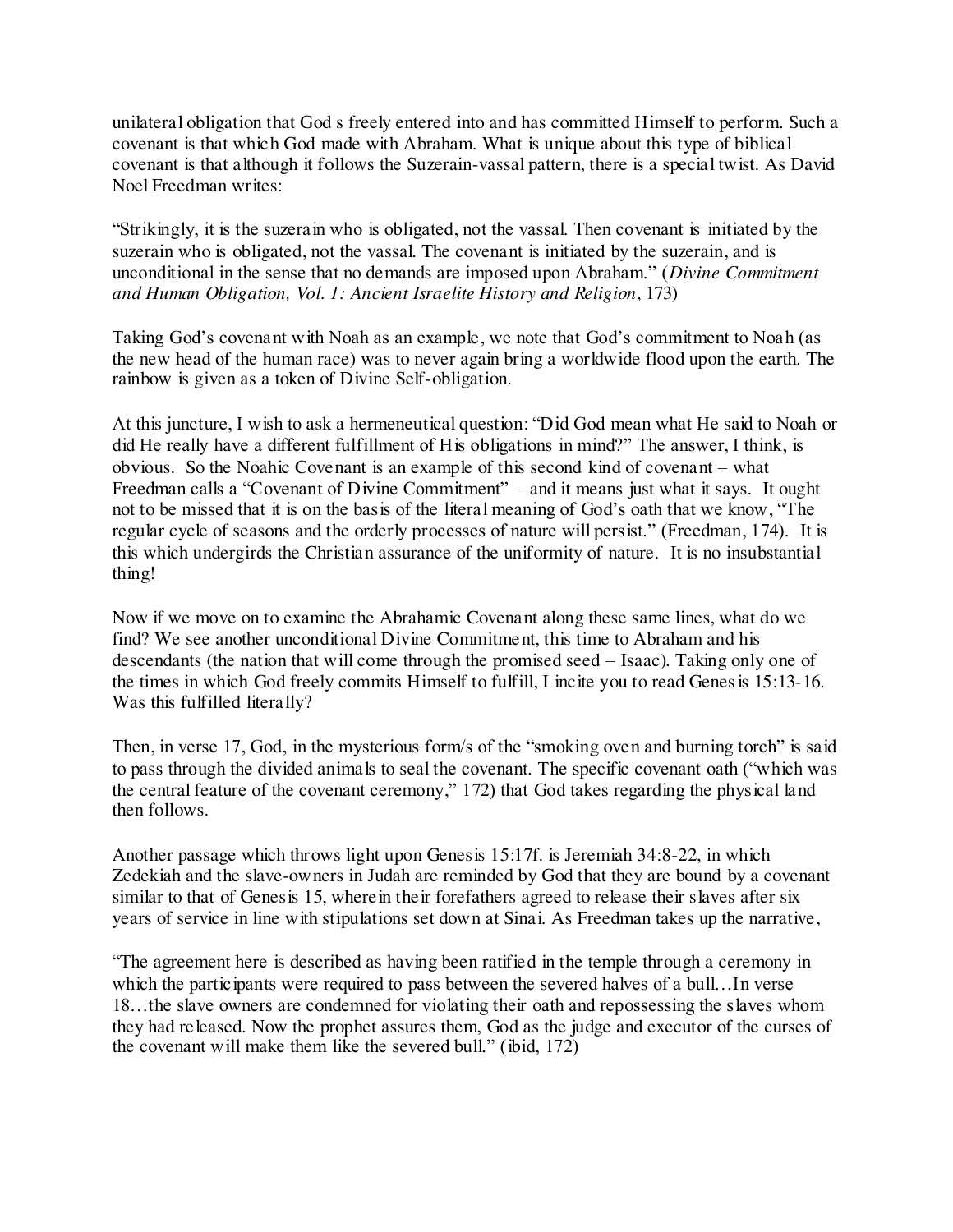So the question arises once more, did God hold the citizens to the literal wording of this covenant or not? Certainly He did. If God held His creatures to the literal wording of the covenant would He not hold Himself to the same standard? Didn't God Himself employ "literal" hermeneutics when forging these covenants? And returning to the Abrahamic Covenant, I simply wish to ask a similar question: "Did God understand Himself to be committing to the literal sense of the words with which He bound Himself in Genesis 15:17-21?" The evidence is overwhelmingly in favor of the affirmative. In fact, this is precisely how the later prophets understood the Divine obligation. E.g. Jeremiah 31-33; Ezekiel 36-37; Hosea 2:16-23.

## **A Contradiction?**

But now a curious tension arises when the first kind of biblical covenant – that stressing human obligation, is compared with the second kind – that emphasizing Divine Commitment. Israel was unable to keep its obligations to God and has been judged by God in line with the curses included (or embedded) in the Sinai Covenant. But God has promised to fulfill His commitments included in the oaths He took (e.g. to Noah and Abraham). And God is fully able to follow through on His commitments!

Is this tension between the covenants of Divine Commitment and Human Obligation irreconcilable? As Freedman expresses the problem, "Can covenant bond be broken – and at the same time persist? Can God sever a relationship as a result of covenant violations – and nonetheless maintain it is perpetuity?" (ibid, 177)

That is an interesting question. And it is made all the more interesting when one considers that Covenant theology requires the answer to be returned in the negative.

Whether one turns to Augustine, the great precursor of Covenant theology, who flatly denied any future hope to ethnic Israel and replaced Israel with the Church, or to Palmer Robertson, who uses the language of accommodation to absorb Israel into the Church and eradicate its national identity, what this form of theology demands is that the God who made oaths to Noah, Abraham (and David) did not actually mean what He said when He uttered them.

But Freedman, who is more liberal in his sympathies, can write: "The prophets were convinced that God's commitment to Israel persisted in spite of and beyond the destruction of the nation." (ibid, 177)

So can the tension be resolved so that both types of covenant can retain their literal sense?

"In the new age of the covenant – the new spirit and the new life – the conflict between the two covenant types is resolved in reciprocal fulfillment. Yahweh's irreversible commitment to Israel flows into the blessings which he bestows on an obedient people who, through the power of his Spirit, fulfill all the requirements of the covenant." (ibid, 178)

As a Bible believer who thinks God means exactly what He says, I believe Freedman has a point. So let me lower the boom: If covenant language must be (a) specific, and, (b) mean what it says (literal), it stands to reason that the biblical covenants must be interpreted literally. And if they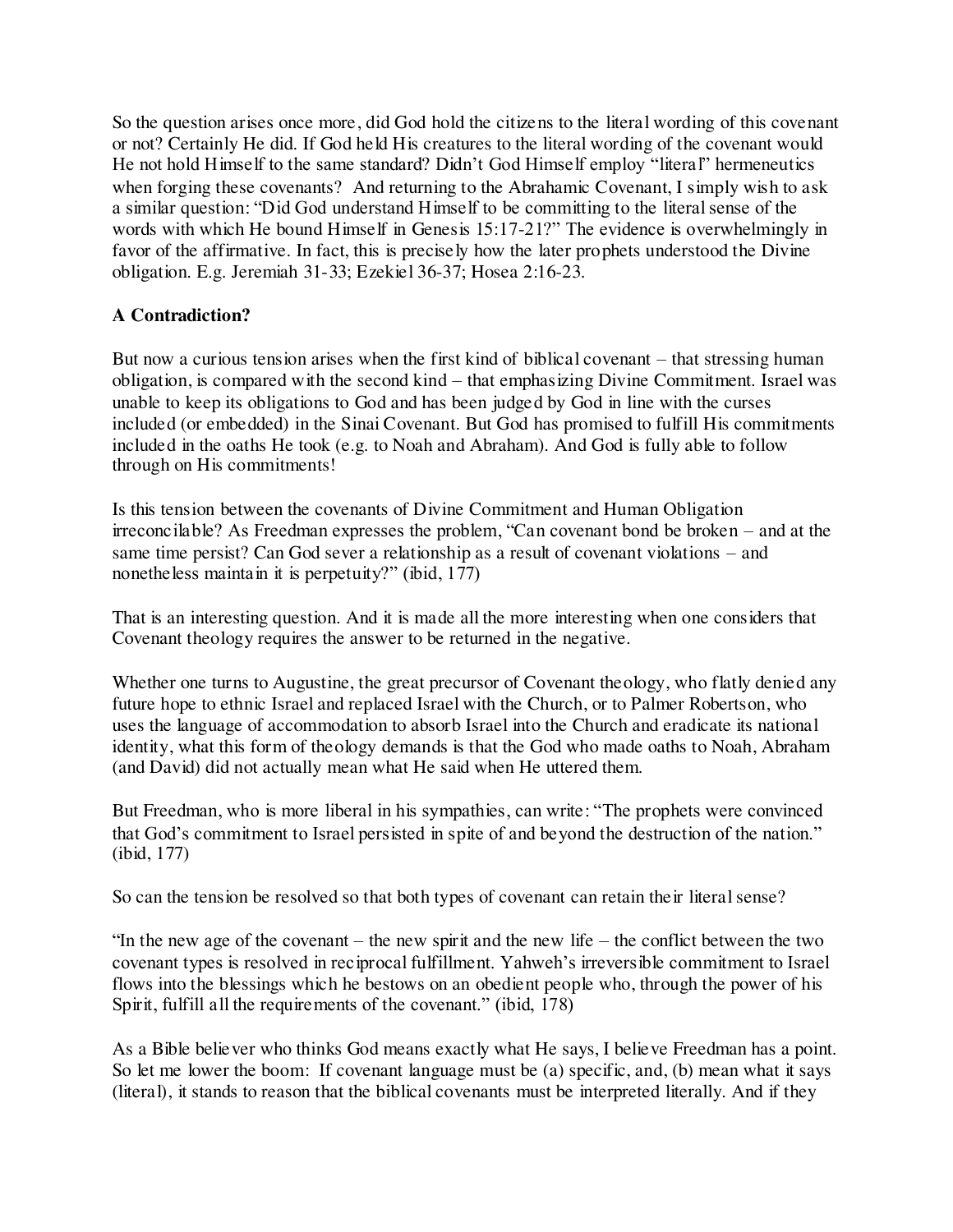must be literally interpreted Covenant theology doesn't have a leg to stand on! "The gifts and calling of God are without repentance" (cf also Gal. 3:15 on human covenants).

I want to outline what I believe are the important issues which ought to affect anyone who believes that the Bible should be interpreted in the same "naive" way we read personal letters, sermons, novels and other books. We must always keep in mind that the Bible is written to the "common man" not the specialist scholar.

**1.** Although there are recognizable dispensations within the Bible story these are given too much emphasis by many Dispensationalists (I have already mentioned that the label "dispensationalist" is an unfortunate one. "*Biblical Covenantalism*" is a more accurate moniker). This is because the dispensations give a "man's-eye view" of biblical history and are merely markers to the way God has dealt with men under certain conditions. Doctrinally the dispensations carry in themselves little content for the Church.

I am saying that we can get our theology from the whole Bible whether we pay attention to the dispensations or not. One does not have to know what a dispensation is to know that we no longer build giant arks or sacrifice bulls and goats. As a result of this recognition it is clear that the dispensations themselves are of secondary importance. We must look for something that gives theological potency to the system. Most Reformed scholars find this underlying structure in the theological covenants – especially in the so-called "Covenant of Grace." The dispensationalist will find his underlying theological structure in the Biblical Covenants (Noahic, Abrahamic, Mosaic, Priestly, Land, Davidic and New).

**2.** Dispensational theology, grounded not in the dispensations but in these Covenants is the theology of the Bible. It is in these biblical covenants that God has told us what He will do and is doing. God has made specific declarations in the covenants of the chiefest theological importance.

To give two examples: A). the doctrine of the Grace of God is exemplified in the covenants. Even the Mosaic Covenant was, of course, not a way of salvation, but pointed the sinner away from himself and toward the necessity of a gracious sin-Substitute. B). the great covenant with Abraham sets out promises which God commits Himself to fulfill. These include personal prestige for Abraham; a special nation through his physical seed (Isaac) which will occupy the Land of Promise (Gen. 15); blessings through Abraham for the nations of the world, etc.

These promises supply theological truths such as a theology of Israel in the land corresponding to the wording of the covenants. In the same way the blessings of the Abrahamic Covenant to "all the families of the earth" come to us through the Church's participation in this particular promise (cf. Gal. 3:6-8,14-16,26-29) via its association with Jesus Christ in the New Covenant (2 Cor. 3:6).Though I agree that the New Covenant was announced to Israel and Judah (Jer. 31:31; Heb. 8:8f.) and must come to fulfillment with ethnic Israel, I do not see why we cannot speak of the Lord's supper and its institution (see Lk.22:14-20; 1 Cor. 11:23-26) as God's making the very same New covenant with the church so as to give access to the blessings of Genesis 12:3. If Israel needs the New Covenant to access all their covenant blessings, why should not the Church need to cross the same "bridge" to get at its covenant promises too? I know this seems novel, but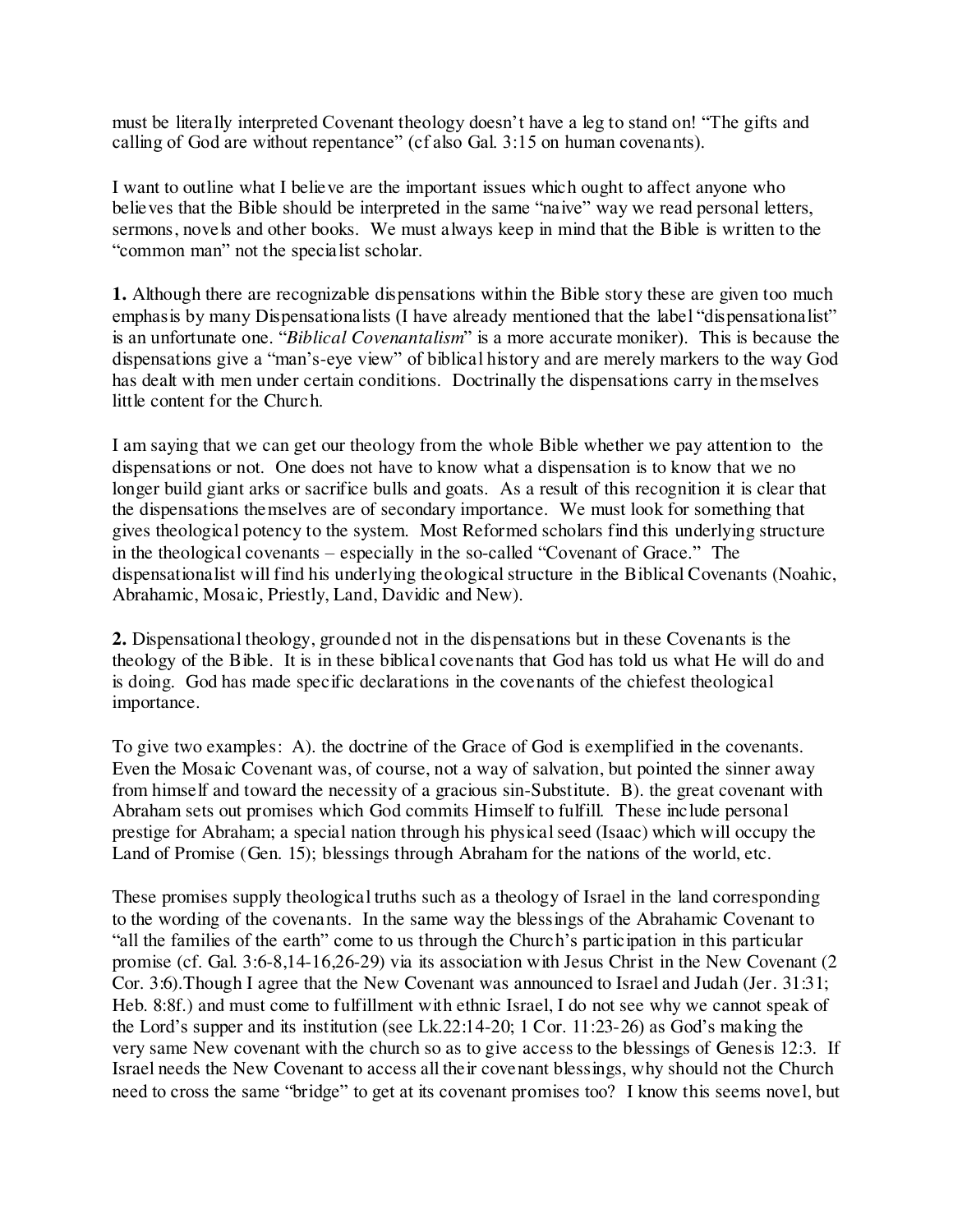I can't see much against it and it may have quite a bit going for  $it$  – not least not avoiding the pretty obvious covenant language of Christ and Paul! Still, if one prefers the "participation" view I shall not rankle  $-$  it makes sense and has a better pedigree than mine!

There are, then, strong soteriological and eschatological links that are shaped by the covenants of Scripture. And this holds true for other doctrines too.

**3.** But these things are only true provided these covenants are left alone to say what they say and are allowed to form doctrines as they are seen unfolding. We must not impose foreign schemes which obstruct this unfolding. Let me give an example: If the Davidic Covenant is studied (e.g. 2 Sam. 7:4-17; 1 Chron. 17:16-27; Psa. 89; Jer. 33:14-26; Lk. 1:32-33, etc.) it becomes clear that Israel has a right to expect a Davidic King and earthly kingdom to arise in fulfillment of God's promises. The only way this can be challenged is if a teaching is intruded into these pledge-texts to nullify some or all of the wording of the original covenant. This is precisely what Replacement theology does with its claim that the Church is the "New Israel" and that Christ is now ruling from David's throne in heaven – so that there is little or nothing left to be fulfilled of the Davidic Covenant.

By the imposition of a non-biblical single "covenant of grace" and/or a misinterpreted NT verse or two (e.g. Rom. 9:6; Gal. 6:16; Heb. 11:8-16) the literal wording of the scriptural covenant is washed away or altered to point to something other than David or the Jews were led to believe.

**4.** What is the bottom line then? The fundamental unmovable tenet of interpretation is that the biblical covenants must be allowed to mean what they say. Their wording must be treated as sacrosanct, for when this is done they are treated as proper contractual agreements whose particulars must be honored by the contracting parties.

**5.** Now *two crucial points* come into view. Firstly, since the biblical covenants control much of the rest of biblical revelation their plain-sense interpretation must be extended to the other parts of Scripture. The full import of this is: *If the biblical covenants must be interpreted literally, the whole Bible must be interpreted literally.* If this rule is not followed, conflicting interpretations will quickly arise as a result. Thus, the covenants contain within themselves the hermeneutical key to the entire Bible.

Second, because the covenants provide the "God's-eye view" of God's purposes, they provide the foundational elements of the biblical worldview (something that a focus on the dispensations could never do). God's Self-disclosure and Self-naming is often given within a covenantal context (e.g. His personal name "Yahweh" is peculiarly associated with these covenants). And what God tells us about this world and its future, and about mankind as fallen, and the promise of redemption are covenantally conditioned. Hence dispensationalists can construct a "dispensational worldview."

**6.** Stressing the biblical covenants in this way does not mean we ignore anything which does not appear to fit the covenantal structure. For example, the opening chapters of Genesis, which probably do not contain a covenant (though some find an "Edenic covenant" there), are